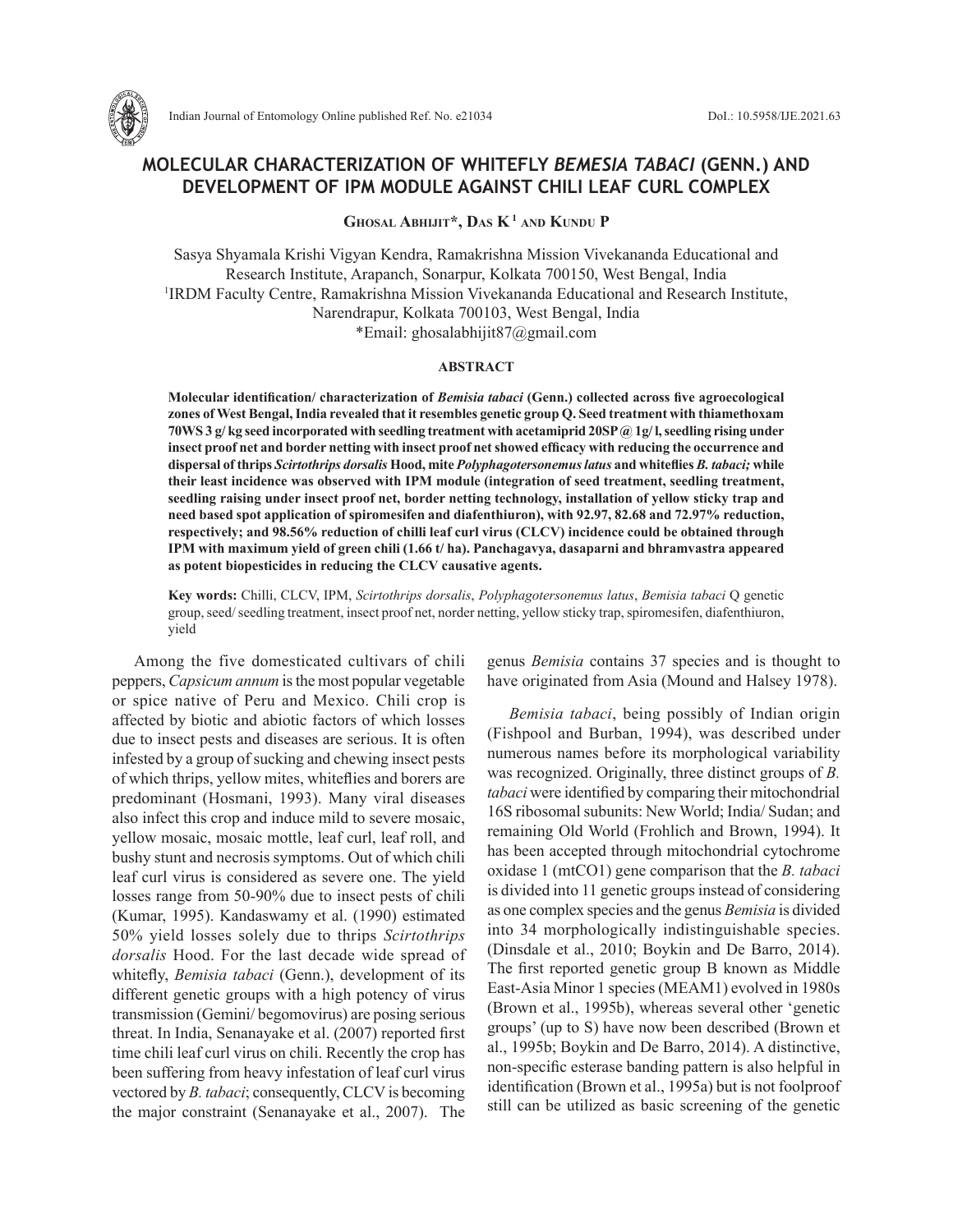groups (Byrne et al., 1995). It has been found that the Mediterranean species (Q genetic group) coexisted with the MEAM1 and over recent years, exposure to extensive insecticide applications and within areas of intensive agriculture exhibits a high level of resistance (Dennehy et al., 2010). Tejaswini, Bullet and locally selected high yielding varieties like Iret and Sonirag

are the main cultivars widely grown in the South 24 parganas district of West Bengal, showing moderate to highly susceptible to CLCV. To mitigate the problem faced by the farmers, who are accustomed to spray the crop on daily basis aggravating the problem day by day, development of an ecology based IPM packages is necessary and hence this study.

# **MATERIALS AND METHODS**

Field experiments were conducted in the Instructional Farm of Sasya Shaymala Krishi Vigyan Kendra situated at Arapanch, Sonarpur, West Bengal, India (22º4 N, 88.2ºE). The experiments were laid in randomized block design (RBD) during pre-kharif of 2017 and 2018 with four treatment modules. These comprises-  $T_1$  (IPM): Seed treatment with thiamethoxam + seedling raised under insect proof net + seedling dipped in acetamiprid + border cover with insect proof net + installation of yellow sticky trap  $\omega$ 18/ ha + need based application of spiromesifen at 30 DAT  $@$  1.25ml/ l and diafenthiuron  $\omega$  1.5gm/1 after seven days; T<sub>2</sub> (organic practices): seed bed treatment with *Trichoderma* enriched cow dung+ application of panchagavya (cow dung: cow urine: milk: curd: ghee = 5:3:2:2:1, ripe banana and coconut water was mixed to enrich the culture) at 30 DAT  $@$ 5% and seven days after dasaparni spray (fermented product of *Azadirachta indica, Carica papaya, Ficus hispida, Annona reticulata, Psidium guajava, Datura*  sp*., Calotropis* sp*.* and *Clerodendrum viscosum* leaves each 1 kg, mixed with 2 kg cow dung and cow urine; incubated for 30 days)  $@$  100ml/ 1; T<sub>3</sub> (chemical management): rotational spray of flonicamid at 30 DAT  $\omega$  0.4g/ l and spiromesifen  $\omega$ 1.25ml/ l after seven days;  $T_4$  (integration of inorganic and organic amendments): seedling treatment with thiamethoxam+ application of bhramvastra (paste of one kg each leaves of *A. indica, Datura* sp*., Calotropis* sp*., A. reticulata, P. guajava*: cow urine: cow dung: chili paste: allium paste: 10:5:0.25:0.25) at 30 DAT @ 25ml/ l and need based spot application of diafenthiuron after seven days  $(a)$ 1.5g/ l along with untreated check. Each treatment was replicated four times and randomized, with crop raised with recommended package of practices in 3x 3 m<sup>2</sup> plots at a spacing of 50x 50 cm.

Counts of *S. dorsalis*, *P. latus, B. tabaci* were done from three randomly selected leaves (upper, middle and lower)/ plant from five randomly selected plants/ plot before and after spray (very next day, third day and seventh day after spray). Observation was taken during early morning hours. Thrips incidence was counted using hand lens (10x); whitefly by eye observation whereas, mite was enumerated with a microscope (Magnus stereozoom); and % disease incidence of chili leaf curl virus was enumerated 3 and 7 days after spraying. The collected data on incidence were subjected to ANOVA after square root transformation, whereas in case of CLCV, % incidence was subjected to angular transformation. The treatment means were compared following the design of RBD (p=0.05) (Gomez and Gomez, 1984). Corrected efficacy % was calculated using Abbott's formula as on before spraying data (Abbott, 1925) and the post treatment data was corrected using Henderson-Tilton's formula (Henderson and Tilton, 1955). The data were subjected to analysis using IBM SPSS statistics 21.

Adult *B. tabaci* samples were collected from five agroclimatic zones of West Bengal (Kalimpong, Nadia, Guskara, Danga, Narendrapur, Sonarpur, Baruipur, Diamond Harbour, Kakdwip, Namkhana, Patharpratima) in 70% ethanol and carried in ice bucket. The locations selected covered costal saline ecosystem. The samples after morphological analysis were stored at -20 °C (Blue Star). Screening of the collected sample was done using microsatellite site "Bem 23 analysis: "Bem-23 F" (5'CGGAGC TTGCGCC TTA GTC) and "Bem-23-R" (5'CGGCT TTATCA TAGCTCT CGT) illustrated by Bel-Kadhi et al. (2008); 5g of chilli sample was taken in a 50 ml centrifuge tube and 10 ml (ethyl acetate: cyclohexane) mixture was added and subjected to vortex for 2 min. After that adding 5 gm of activated  $Na<sub>2</sub>SO<sub>4</sub>$ , the sample was again vortexed for 3 min. Then the sample was centrifuged for 15 min at 10,000 rpm and then 5 ml supernatant liquid was taken in 10 ml centrifuge tube. Afterwards 25 mg each of florisil and PSA was added to it and vortexed for 2 min and the sample was again centrifuged for 10 min at 5000 rpm. Then 3 ml supernatant liquid was collected from it and evaporated to dryness in  $N_2$  evaporator at 25 $^{\circ}$ C. The residue was then reconstituted in 3 ml of ethyl acetate. The sample was then filtered through 0.2µ membrane filter and taken for final analysis in GC/MS [Varian (Walnut Creek, CA) Saturn 2200 mass spectrometer coupled to a Model 3800 gas chromatograph. The mass spectrometer was used single ion scan (SIS) mode with electron impact (EI) ionization].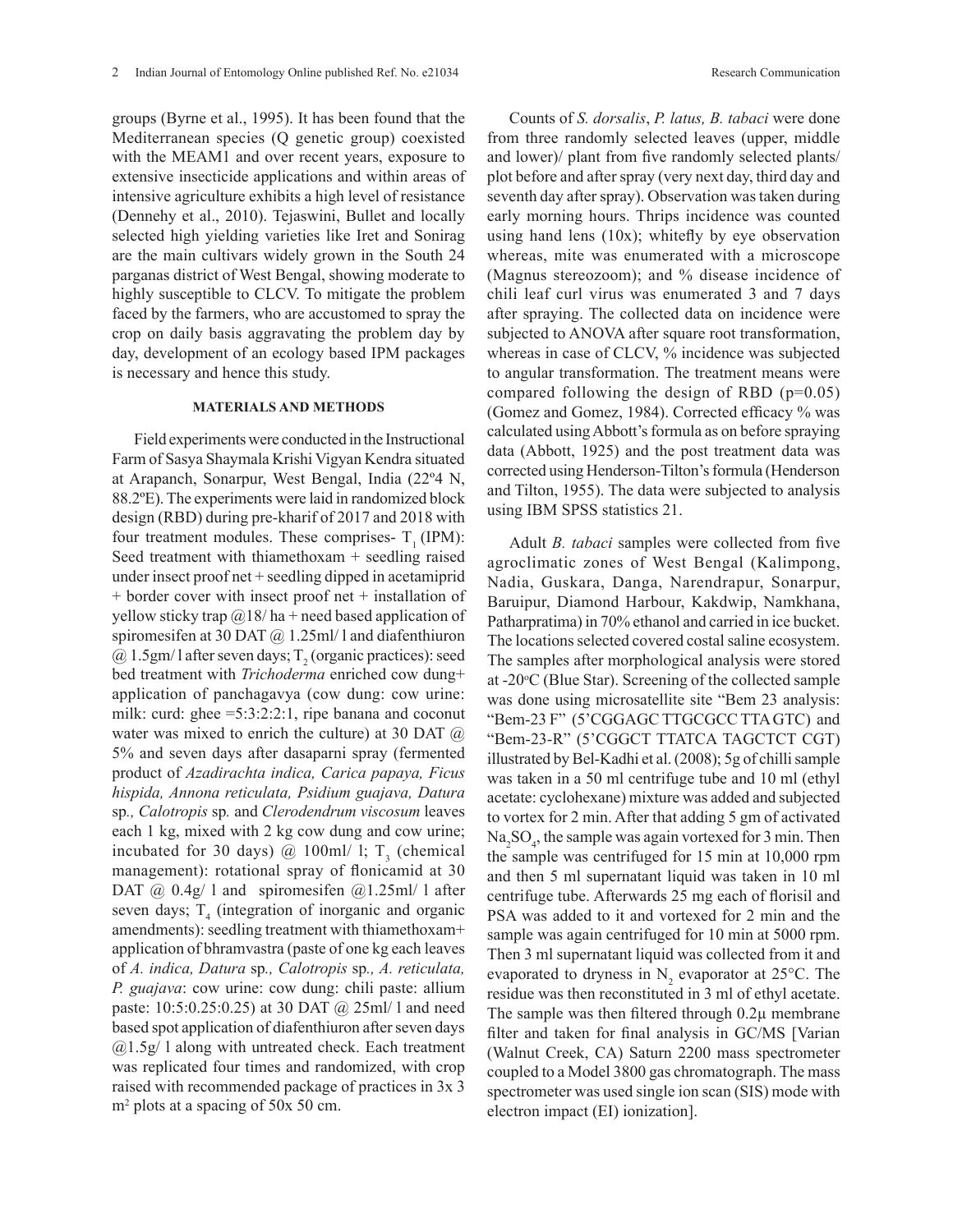|                                              |                                   | Mean               |                 | 64.47 |                                                         | 38.44     | 66.17                                                                     |        | 37.01 |        |       |        |                   |               |                                                      |                                               |                                | Mean               |                   | 62.81               |                     | 42.41                                                                                                                                                                                                                                                                                                               |                   | 51.79                                                                              |                  | 54.76            |                                 |       |                 |
|----------------------------------------------|-----------------------------------|--------------------|-----------------|-------|---------------------------------------------------------|-----------|---------------------------------------------------------------------------|--------|-------|--------|-------|--------|-------------------|---------------|------------------------------------------------------|-----------------------------------------------|--------------------------------|--------------------|-------------------|---------------------|---------------------|---------------------------------------------------------------------------------------------------------------------------------------------------------------------------------------------------------------------------------------------------------------------------------------------------------------------|-------------------|------------------------------------------------------------------------------------|------------------|------------------|---------------------------------|-------|-----------------|
|                                              |                                   |                    | 7 Days          | 61.4  |                                                         | 56.21     | 94.99                                                                     |        | 26.78 |        |       |        |                   |               |                                                      |                                               |                                |                    | 7 Days            | 82.68               |                     | 58.77                                                                                                                                                                                                                                                                                                               |                   | 62.66                                                                              |                  | 73.20            |                                 |       |                 |
|                                              |                                   | After II spray     | 3 Days          | 78.59 |                                                         | 43.28     | 88.55                                                                     |        | 35.09 |        |       |        |                   |               |                                                      |                                               |                                | After II spray     | 3 Days            | 60.27               |                     | 58.36                                                                                                                                                                                                                                                                                                               |                   | 62.27                                                                              |                  | 62.27            |                                 |       |                 |
|                                              |                                   |                    | 1 Day           | 49.25 |                                                         | 14.8      | 53.52                                                                     |        | 32.6  |        |       |        |                   |               |                                                      |                                               |                                |                    | 1 Day             | 79.78               |                     | 59.20                                                                                                                                                                                                                                                                                                               |                   | 19.74                                                                              |                  | 35.08            |                                 |       |                 |
|                                              |                                   |                    | 7 Days          | 79.23 |                                                         | 50.18     | 80.67                                                                     |        | 29.57 |        |       |        |                   |               |                                                      |                                               |                                |                    | 7 Days            | 60.04               |                     | 59.50                                                                                                                                                                                                                                                                                                               |                   | 88.21                                                                              |                  | 43.27            |                                 |       |                 |
|                                              | Mean reduction (%) after spraying | After I spray      | 3 Days          | 57.59 |                                                         | 54.98     | 79.17                                                                     |        | 63.66 |        |       |        |                   |               |                                                      |                                               | Mean reduction (%) after spray | After I spray      | 3 Days            | 36.85               |                     | 52.22                                                                                                                                                                                                                                                                                                               |                   | 86.13                                                                              |                  | 65.84            |                                 |       |                 |
|                                              |                                   |                    | 1 Day           | 48.68 |                                                         | 35.37     | 61.9                                                                      |        | 7.64  |        |       |        |                   |               |                                                      |                                               |                                |                    | 1 Day             | 41.31               |                     | 24.29                                                                                                                                                                                                                                                                                                               |                   | 51.80                                                                              |                  | 58.43            |                                 |       |                 |
|                                              |                                   | <b>Before</b>      | spray           | 76.57 |                                                         | 14.29     | $4\frac{4}{1}$                                                            |        | 63.74 |        |       |        |                   |               |                                                      |                                               |                                | <b>Before</b>      | spray             | 78.76               |                     | $+15.50$                                                                                                                                                                                                                                                                                                            |                   | $+8.30$                                                                            |                  | 45.21            |                                 |       |                 |
| Table 1. Efficacy of IPM modules S. dorsalis | $\%$                              | reduction          | control<br>over | 92.97 |                                                         | 59.61     | 77.40                                                                     |        | 77.70 |        |       |        |                   |               |                                                      | Table 2. Efficacy of IPM modules on B. tabaci | $\frac{6}{6}$                  | reduction          | control<br>over   | 92.82               |                     | 56.81                                                                                                                                                                                                                                                                                                               |                   | 77.33                                                                              |                  | 78.69            |                                 |       |                 |
|                                              |                                   | Mean               |                 | 1.92  |                                                         | $11.01\,$ | 6.16                                                                      |        | 6.08  |        | 27.27 |        | ٠                 | J.            |                                                      |                                               |                                | Mean               |                   | 114                 |                     | 6.87                                                                                                                                                                                                                                                                                                                |                   | 3.60                                                                               |                  | 3.39             |                                 |       |                 |
|                                              |                                   |                    | 7 Days          | 0.67  | $\begin{array}{c} (0.82) \\ 6.67 \\ (2.58) \end{array}$ |           |                                                                           | (0.33) | 6.67  | (2.58) | 35.67 | (5.97) | 0.33              | 1.07          |                                                      |                                               |                                |                    | 7 Days            | $\frac{0.33}{0.57}$ |                     | 4.33                                                                                                                                                                                                                                                                                                                | (2.08)            | $1.07$<br>(1.03)                                                                   |                  | $1.87$<br>(1.37) |                                 |       | 22.45<br>(4.74) |
|                                              |                                   | After second spray | 3 Days          | 0.33  |                                                         |           | $\begin{array}{c} (0.57) \\ 7.67 \\ (2.77) \\ 0.67 \\ (0.82) \end{array}$ |        | 5.25  | (2.29) | 31.67 | (5.63) | 0.19              | 0.62          |                                                      |                                               |                                | After second spray | 3 Days            | 0.67                | $(0.82)$<br>3.87    |                                                                                                                                                                                                                                                                                                                     | (1.97)            | $0.87\,$                                                                           | (6.0, 0)         |                  | 2.33<br>(1.53)<br>19.87         |       | (4.46)          |
|                                              | eaves                             |                    | $1$ Day         | 0.67  | (0.82)                                                  | 9.87      | $3.14$ )<br>2.33                                                          | (1.53) | 4.67  | 2.16   | 27.13 | (5.21) | 0.27              | 0.81          |                                                      |                                               | leaves<br>3                    |                    | $_{\mathrm{Day}}$ | 0.33                | (0.57)              | 3.67                                                                                                                                                                                                                                                                                                                | (1.92)            | 1.97                                                                               | (1.40)           | 3.88             | (1.97)                          | 19.23 | 4.39)           |
|                                              | Mean incidence/3                  |                    | 7 Days          | 1.33  |                                                         |           | $(1.15)$<br>$11.67$<br>$(3.42)$<br>$5.05$<br>$(2.25)$                     |        | 6.98  | (2.64) | 27.33 | (5.23) | 0.34              | $\frac{2}{1}$ |                                                      |                                               | Mean incidence/                |                    | 7 Days            |                     |                     | $\begin{array}{c} 1.33 \\[-4pt] 1.5) \\[-4pt] 7.33 \\[-4pt] 2.00 \\[-4pt] 2.00 \\[-4pt] 2.01 \\[-4pt] 4.87 \\[-4pt] 5.67 \\[-4pt] 1.5.67 \\[-4pt] 1.5.67 \\[-4pt] 1.5.67 \\[-4pt] 1.5.67 \\[-4pt] 1.5.67 \\[-4pt] 1.5.67 \\[-4pt] 1.5.67 \\[-4pt] 1.5.67 \\[-4pt] 1.5.67 \\[-4pt] 1.5.67 \\[-4pt] 1.5.67 \\[-4pt] $ |                   |                                                                                    |                  |                  |                                 |       |                 |
|                                              |                                   | After first spray  | 3 Days          | 2.33  |                                                         |           | $\begin{array}{c} (1.53) \\ 9.05 \\ (3.01) \\ 4.67 \end{array}$           | (2.16) | 3.09  | (1.76) | 23.45 | (4.84) | 0.29              | 0.89          |                                                      |                                               |                                | After first spray  | 3 Days            | $1.67$<br>1.29)     |                     | $6.87$<br>(2.62)                                                                                                                                                                                                                                                                                                    |                   | $\frac{1.87}{1.37}$<br>$\frac{2.33}{2.33}$<br>$\frac{12.45}{12.45}$                |                  |                  |                                 |       |                 |
|                                              |                                   |                    | 1 Day           | 2.75  | $(1.66)$<br>$12.67$<br>$(3.56)$                         |           |                                                                           | (2.89) | 7.66  | (2.77) | 22.87 | (4.78) | 0.48              | 1.46          |                                                      |                                               |                                |                    | 1 Day             | 1.33                | 1.15                | 9.33<br>3.05)                                                                                                                                                                                                                                                                                                       |                   | $\begin{array}{c} 5.57 \\ (2.36) \\ 2.43 \\ (1.56) \\ 10.67 \\ (3.27) \end{array}$ |                  |                  |                                 |       |                 |
|                                              |                                   | Before             | spray           | 5.33  | $(2.31)$<br>19.50                                       |           | $(4.42)$<br>21.75                                                         | (4.66) | 8.25  | (2.87) | 22.75 | (4.77) | 0.51              | 1.62          |                                                      |                                               |                                | Before             | spray             | 2.33                | $(1.53)$<br>$12.67$ |                                                                                                                                                                                                                                                                                                                     | $(3.56)$<br>11.88 |                                                                                    | $(3.45)$<br>6.01 |                  | $(2.45)$<br>$10.97$<br>$(3.31)$ |       |                 |
|                                              |                                   | Treatments         |                 |       |                                                         |           |                                                                           |        |       |        |       |        | $\text{SEm}(\pm)$ | CD(0.5)       | *Figure in parentheses square root transformed value |                                               |                                | Treatments         |                   | $\vdash$            |                     |                                                                                                                                                                                                                                                                                                                     |                   | $\mathrel{\sqsubseteq}^{\mathrel{\circ}}$                                          |                  | $\mathbb{H}^4$   |                                 | T,    |                 |

#### Molecular characterization of whitefly *Bemesia tabaci* (Genn.) and development of IPM 3 Ghosal Abhijit et al.

SEm(±) 0.67 0.44 0.33 0.38 0.29 0.21 0.19 - - CD (0.5) 2.03 1.33 1.07 1.19 0.91 0.70 0.49 - -

 $\mathbf{I}$ 

 $\bar{\mathbf{r}}$  $\bar{1}$ 

\*Figure in parenthesessquare root transformed value; + denotes more insects than control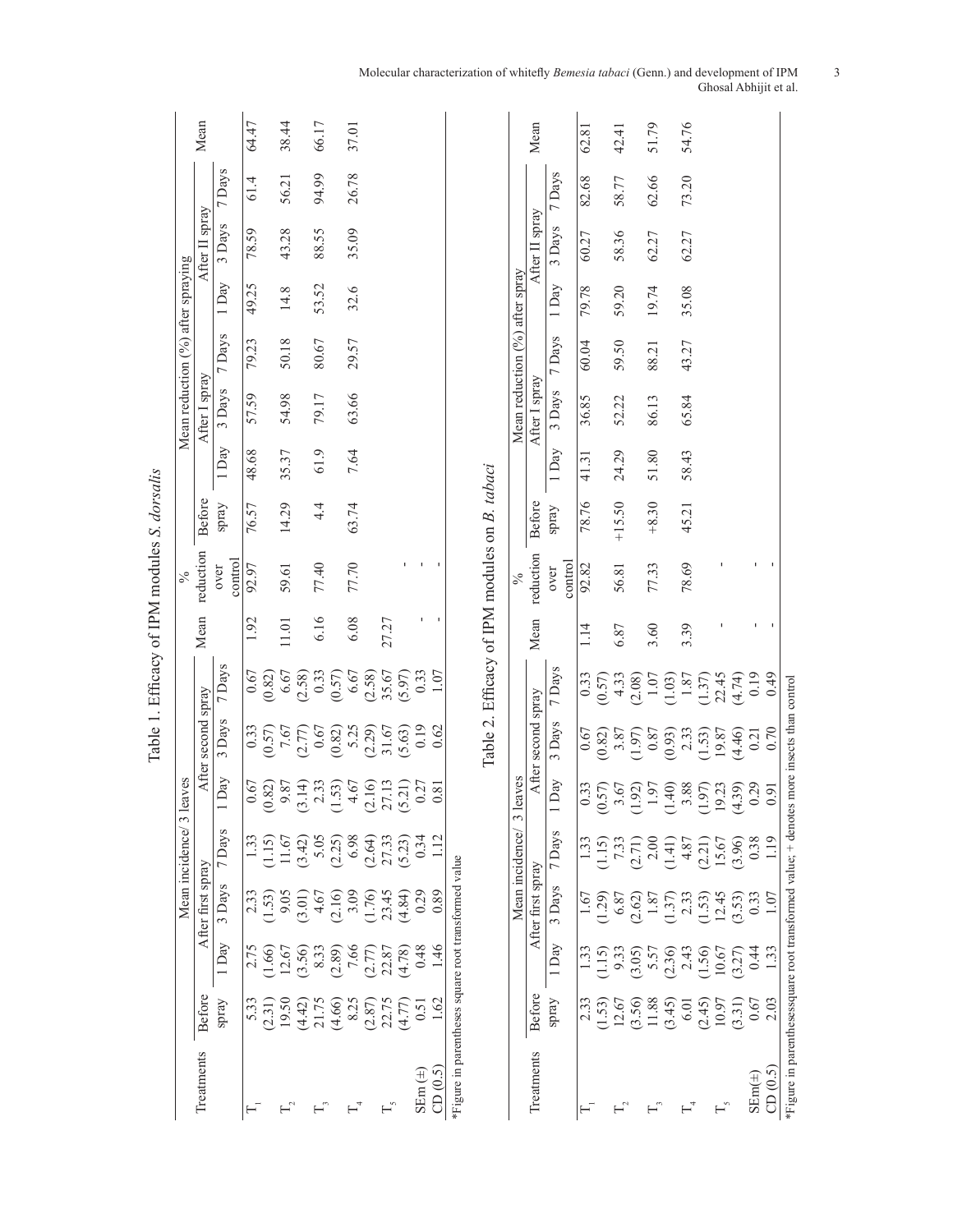| 1 Day<br>3.33<br>8.25<br>11.33<br>(3.37)<br>7.67<br>(1.82)<br>(2.87)<br>Before<br>Spray<br>6.45<br>(2.54)<br>(3.64)<br>12.33<br>12.67<br>(3.56)<br>13.27<br>Treatments |                   |                             |                                 |                    |                     |               |                                                |                |               |       |               |                                             |                |        |                |                 |                        |
|------------------------------------------------------------------------------------------------------------------------------------------------------------------------|-------------------|-----------------------------|---------------------------------|--------------------|---------------------|---------------|------------------------------------------------|----------------|---------------|-------|---------------|---------------------------------------------|----------------|--------|----------------|-----------------|------------------------|
|                                                                                                                                                                        | After first spray | Mean incidence/             | 3 leaves                        | After second spray |                     | Mean          | reduction<br>$\frac{6}{6}$                     |                | <b>Before</b> |       | After I spray | Mean reduction $(^{9}_{0})$ after spray     |                |        | After II spray |                 | Mean                   |
|                                                                                                                                                                        | 3 Days            | 7 Days                      | Day<br>$\overline{\phantom{0}}$ | 3 Days             | 7 Days              |               | control<br>over                                |                | spray         | 1 Day | 3 Days        | 7 Days                                      | 1 Day          |        | 3 Days         | 7 Days          |                        |
|                                                                                                                                                                        | 2.67<br>(1.63)    | 1.33<br>(1.15)              | 0.33<br>(0.57)                  | 0.67<br>(0.82)     | 1.30<br>1.14        | 2.30          | 72.97                                          |                | 45.66         | 48.93 | 63.14         | 84.38                                       | 75.84          |        | 52.87          | 20.64           | 55.92                  |
|                                                                                                                                                                        | 6.33              | 5.44                        | 2.33                            | (1.69)<br>2.87     | 3.90<br>(1.97)      | 6.06          | 28.76                                          |                | $+11.79$      | 38.50 | 57.52         | 68.95                                       | 58.29          |        | 50.64          | 41.79           | 43.41                  |
|                                                                                                                                                                        | 12.00<br>(2.52)   | (2.33)<br>12.33             | 1.67<br>.53)                    | 0.67               | 1.33                | 7.43          | 12.61                                          |                | $+6.74$       | 11.54 | 15.66         | 26.28                                       | 86.81          |        | 94.92          | 91.24           | 45.67                  |
|                                                                                                                                                                        | $(3.46)$<br>6.00  | 5.87<br>(3.51)              | 2.67<br>(62)                    | 3.33<br>0.82)      | 3.67<br>(1.15)      | 5.93          | 30.18                                          |                |               |       |               |                                             |                |        |                |                 |                        |
| (2.77)<br>(3.51)                                                                                                                                                       | 2.45              | 2.42                        | 1.63                            | 1.82)              | (1.92)              |               |                                                |                | $+3.88$       | 38.47 | 56.67         | 63.94                                       | 55.70          |        | 46.93          | 49.24           | 43.87                  |
| 12.00<br>11.87                                                                                                                                                         | 13.33             | 15.67                       | 16.09                           | 16.75              | 19.30               | 15.00         |                                                |                |               |       |               |                                             |                |        |                |                 |                        |
| 0.22<br>(3.42)<br>0.99<br>(3.93)                                                                                                                                       | 0.34<br>(3.27)    | 0.37<br>(3.37)              | 0.22<br>(1.83)                  | 1.82<br>0.31       | 0.42<br>(1.92)      |               |                                                | ٠              |               |       |               |                                             |                |        |                |                 |                        |
| 0.69<br>SN                                                                                                                                                             | 1.08              | 1.20                        | 0.73                            | 0.97               | 1.29                |               |                                                | I.             |               |       |               |                                             |                |        |                |                 |                        |
| Treatments                                                                                                                                                             |                   | CLCV disease incidence $(%$ |                                 | Mean               | % overall<br>Reduc- |               | increase (%) after spray<br>Disease reduction/ |                |               | Mean  |               | % disease reduction over<br>untreated check |                |        | Mean           | Yield<br>(t/ha) | Increa-<br>sed         |
| Before                                                                                                                                                                 | After first spray | After second spray          |                                 |                    | tion                | After I spray |                                                | After II spray |               |       | After I spray |                                             | After II spray |        |                |                 | yield                  |
| 3 Days<br>spray                                                                                                                                                        | 7 Days            | 3 Days                      | 7 Days                          |                    | control<br>over     | 3 Days 7 Days |                                                | 3 Days 7 Days  |               |       | 3 Days        | 7 Days                                      | 3 Days         | 7 Days |                |                 | control<br>over<br>(%) |
| 0.00<br>0.00                                                                                                                                                           | 0.00              | 0.00                        | 2.33<br>72)<br>$\infty$         | 0.47               | 98.56               |               | J.                                             | $\blacksquare$ | 2.33          | 0.58  | 100.00        | 100.00                                      | 100.00         | 95.63  | 98.91          | 1.66            | 71.13                  |
| 19.33<br>18.67                                                                                                                                                         | 23.42             | 23.42                       | 25.25                           | 22.02              | 31.74               | 3.54          | 25.44                                          | 0.00           | 7.81          | 9.20  | 13.90         | 28.31                                       | 40.45          | 52.65  | 33.83          | 1.19            | 22.68                  |
| (26.06)<br>14.87<br>9.45<br>(25.55)                                                                                                                                    | 16.33<br>(28.93)  | 17.50<br>(28.93)            | 18.00<br>(30.13)                | 15.23              | 52.78               | 57.35         | 72.80                                          | 7.16           | 2.86          | 35.05 | 33.76         | 50.02                                       | 55.50          | 66.25  | 51.38          | 1.38            | 42.26                  |
| (22.63)<br>(17.85)                                                                                                                                                     | (23.81)           | (24.73)                     | $(25.1)$<br>17.20               |                    |                     |               |                                                |                |               |       |               |                                             |                |        |                |                 |                        |
| 13.33<br>10.33                                                                                                                                                         | 14.45             | 15.90                       |                                 | 14.24              | 55.85               | 29.04         | 39.88                                          | 10.03          | 8.18          | 21.78 | 40.62         | 55.77                                       | 59.57          | 67.75  | 55.93          | 1.49            | 53.60                  |
| 22.45<br>(21.39)<br>13.50<br>(18.72)                                                                                                                                   | 32.67<br>(22.30)  | (23.50)<br>39.33            | 53.33<br>(24.50)                | 32.26              | $\mathbf{I}$        | 66.30 142.00  |                                                | 20.39          | 35.60         | 66.07 |               |                                             |                |        |                | 0.97            |                        |
| (28.25)<br>(21.56)                                                                                                                                                     | (34.82)           | (38.82)                     | (46.89)                         |                    |                     |               |                                                |                |               |       |               |                                             |                |        |                |                 |                        |
| 0.90<br>1.02                                                                                                                                                           | 1.16              | 1.09                        | 59                              |                    |                     |               |                                                |                |               |       |               |                                             |                |        |                |                 |                        |
| 2.81<br>3.21                                                                                                                                                           | 3.42              | 3.33                        | 4.92                            |                    |                     |               |                                                |                |               |       |               |                                             |                |        |                |                 |                        |

4 Indian Journal of Entomology Online published Ref. No. e21034 Research Communication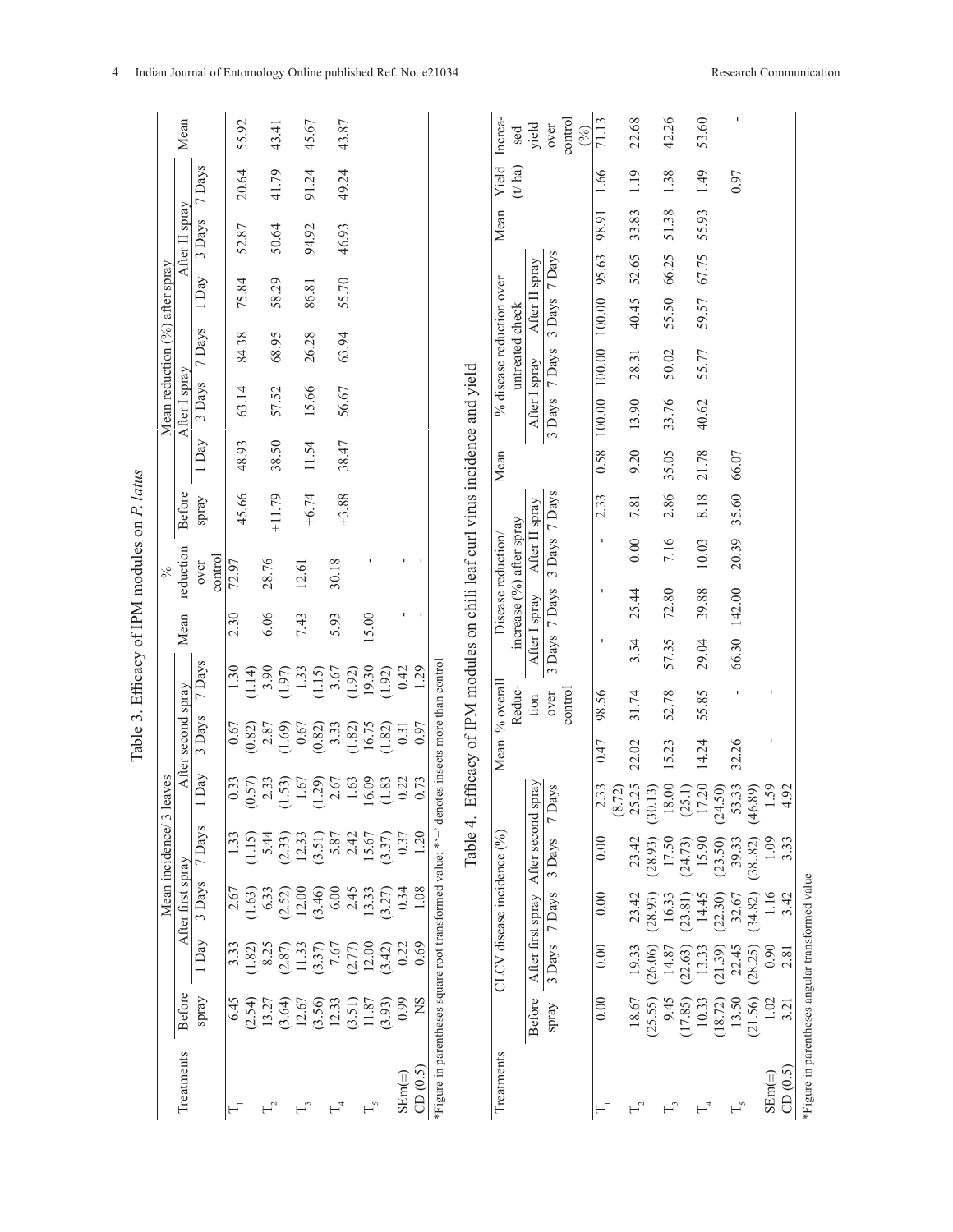### **RESULTS AND DISCUSSION**

The effect of IPM treatment modules on *S. dorsalis*, *P. latus* and *B. tabaci* and CLCV incidence show that seed treatment with thiamethoxam 70WS  $(a)$  3 g/kg seed incorporated with seedling treatment with acetamiprid  $20SP$   $@$  1g/ 1 and seedling raising under insect proof net showed significant superiority. Border netting with insect proof net has showed significant impact in reducing their dispersal. Against thrips *S. dorsalis*, before spray incidence showed significant variation (5.33 to 22.75/ 3 leaves, and the least incidence was in IPM (5.33/ 3 leaves), which may be correlated with the effect of seed treatment, seedling treatment and raising seedling under insect proof net; overall mean was observed to be the least from IPM plots  $(T_1)(1.92/$ 3 leaves) with 92.97% reduction over control. This is closely followed by integration of inorganic and organic amendments  $(T_4)$  (77.70% reduction), chemical management  $(T_3)$  (77.40% reduction) and organic practices  $(T_2)$ (59.61% reduction) (Table 1). As regards *B. tabaci*, all the treatments showed efficacy; on seven days after first spray IPM treated plot showed the least incidence (1.33/ 3 leaves) with 60.04% reduction; seven days after second spray showed that need based spot application of insecticides was effective (0.33/ 3 leaves-82.68% reduction) in  $T<sub>1</sub>$ ; overall only 1.14 whiteflies/ 3 leaves was observed from IPM. (Table 2). With *P. latus s*ignificant decrease in incidence was observed with treatments- one day after first application least incidence was observed with  $T_1$  (3.33/3 leaves), and 7 days after first spray 84.38% reduction was observed; likewise second spray with  $T_1$  (0.33/ 3 leaves- 75.84%) reduction) was the best, and overall it led to 72.97% reduction of mite population over control in respect of mean population was recorded by  $T_1$  reduction (Table 3). The CLCV incidence was nil in the IPM plot initially, but with 18.67% in  $T_2$  followed by control plot (13.5%).

Border netting technology with insect proof net prevents the dispersal of whiteflies, whereas installation of yellow sticky trap within the netted plot allows attracting those whiteflies entered somehow within the netted plot as reflected in the present data; 98.56% reduction of CLCV over control was recorded in  $T<sub>1</sub>$ followed by  $T_4$  (55.85%),  $T_3$  (52.78%) and  $T_2$  (31.74%), as against 66.07% in control; only 0.58% incidence was observed in  $T_1$ . Maximum yield of green chili (1.66 t/ ha) with 71.13% increase was obtained with  $T_1$  followed by  $T_4$  (1.49 q/ ha),  $T_3$  (1.38 t/ ha) and  $T_2$ (1.19 t/ ha) (Table 4). Thus, IPM treatment comprising of seed treatment with thiamethoxam 70WS 3 g/ kg

seed, seedling treatment with acetamiprid 20SP @ 1g/ l, seedling raising under insect proof net, installation of yellow sticky trap and need based spot application of spiromesifen 240SC and diafenthiuron 50WP was observed to be the best in managing the CLCV and its causative agents. The pesticides used were observed for their residues and results revealed only small or moderate amounts (below the instrumental LOQ range) (Fig. 1).



Fig. 1. Residue analysis performed by GC/MS

Neonicotinoids as seed treatment are effective against sap feeders as observed in this study. Agreeing with the results of Kannan et al. (2004); imidacloprid @ 5 g/ kg of seeds was more effective against *B. tabaci*  up to 40 days after sowing. Thiamethoxam exhibits systemic action and provides excellent control of sap feeders (Maienfisch et al., 2001). Spiromesifen is a potent insecticide/ acaricide in cotton and tomato (Ghosal and Chatterjee, 2018). The present results on acetamiprid and spiromesifen against CLCV causative agents agrees with those of Kontsedalov et al. (2009) on thrips; and spiromesifen was found safe to predatory mites, coccinellid beetles, spiders (Varghese and Mathew, 2013). Diafenthiuron was found to be efficient against chili thrips and whiteflies. Ishaaya et al. (1993) observed that diafenthiuron was effective against B. tabaci, on cotton. Vanisree et al. (2017) Chakrabarti and Sarkar (2014) and Dennehy et al. (2010) also revealed similar results. Fig. 2 shows the isolated DNA of samples collected from eleven locations of West Bengal resulted the same banding patterns of 410 bp using Bem 23 primer pairs. These observations



Fig. 2. Gel electrophoresis of RAPD: RAPD profile of 1= Baruipur2; 2= Narendrapur6; 3= Namkhana6; 4= Patharpratima7; 5= Kakdwip5; 6= Diamond Harbour4; 7= Arapanch2; 8= Guskara2; 9= Kalimpong1; 10= Nadia3; 11= Danga9 in respect of M= 100bp plus DNA marker